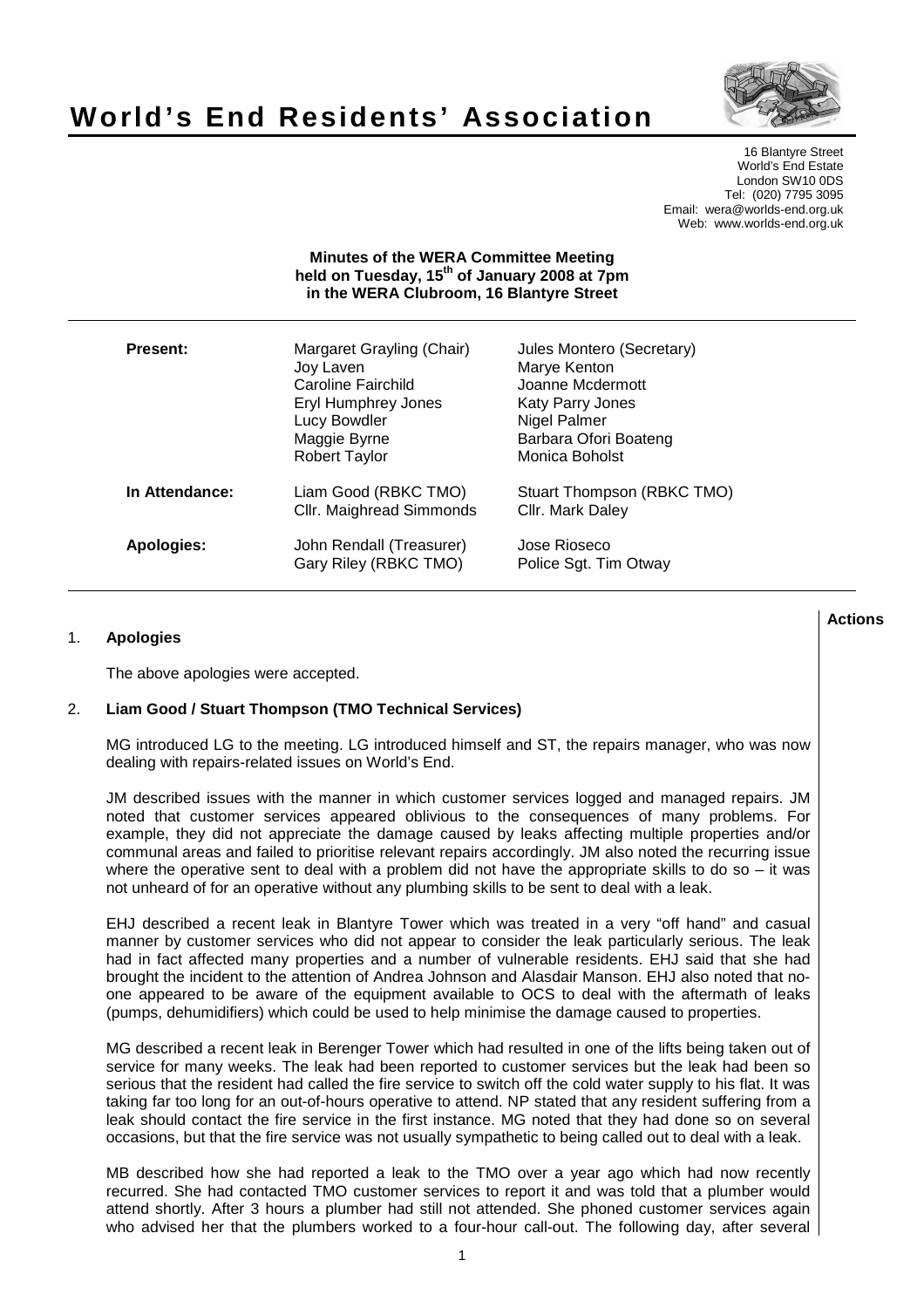more phone calls, a plumber had still failed to attend. When she contacted customer services again she was told that there was no record of the original report and that a plumber would not attend in any case as she was a leaseholder. LG took note. ST stated that a plumber should have attended regardless of whether the resident was a tenant or a leaseholder.

JM noted that leaks appeared to require someone to chase customer services to ensure that they were dealt with promptly. There did not appear to be anyone at customer services responsible for ensuring that leaks were dealt with promptly and appropriate repairs carried out as quickly as possible.

ST reminded the meeting that when reporting repairs they should always be given a reference number and take note of the customer service operative's name. This would allow the TMO to investigate any issues with the repair at a later date.

NP noted ongoing leaks from the flat roofs on the walkways into the flats below. These were due to large pools of water that formed on the roof as a result of blocked guttering. NP stated that he believed these leaks were causing serious damage to the fabric of the building. LG said he would re-visit and investigate the issue. EHJ offered to provide LG with photographs of the flooded roof above Upper Blantyre Walk. JM noted that a leak of this type on Upper Dartrey Walk, above the dentist, had recently been reported. LG stated that there were health and safety issues in relation to clearing the drains and removing debris from the roofs. JM noted that he believed "special orders" were raised for OCS to clear the roofs of debris but these were not a regular occurrence and were now overdue.

MG described an ongoing issue where a resident had been trying to have the taps on her bath, which appeared to be faulty and unsuitable, replaced. The resident had reported the issue to customer services in August. Operatives had attended on a number of occasions in the following months but none had been able to resolve the problem and all suggested different "solutions". JM stated that he had visited the flat in question and in addition to the unsuitable and faulty taps the flat appear to have an incorrectly plumbed overflow from the cold water tank.

LG stated that he considered all incidents of poor workmanship unacceptable. LG admitted that the repairs service needed to be more effective and streamlined. LG explained that the TMO was in the process of rolling out maintenance plans for many of its largest estates, including World's End, which was expected to be one of the first.

EHJ noted that the estate's heating contractor was both competent and responsible – they did an excellent job which was widely appreciated. The meeting agreed. LG stated that he was aware of the generally high level of satisfaction with S&F.

MG noted that they were still receiving reports of contractors attending the incorrect address. ST said that contractors were instructed to "phone ahead" to ensure that the resident was in and that they were attending the correct property. MG stated that she was aware of several cases where this had not happened – the resident was at home but no-one had turned up. When this was queried they were told that a contractor had attended but that there had been no-one at home. The resident had actually been in and had not received a call from either the contractor or customer services beforehand.

JL noted the leak in Greaves Tower ground floor lift lobby, which was still ongoing.

JM noted a number of issues arising from the rewiring of flats on the estate as part of the Decent Homes works. A number of residents reported "strange" electrical problems – light bulbs blowing and the circuit breakers in the consumer unit tripping regularly. Cllr. Simmonds noted that she had been involved in dealing with residents' issues when the rewiring works were carried and stated that Ayo Sobowale, the project manager, should have records of all the flats that had been rewired. NP questioned whether any tenants were completely satisfied with the electrical works that had been carried out in their flats. CF stated that she was still experiencing problems with the electrical installation in her flat. LG offered to investigate all such issues, which he considered serious.

EHJ described a recent power cut in her tower. The EDF engineers who had attended had told her that one of the distribution boards in the service cupboard was "ancient" whilst the other had recently been replaced. JM noted that some distribution boards had been replaced during the walkway works (those serving properties on the walkways). LG stated that a testing regime for shared electrical installations/equipment was in place but that he would look into this particular incident.

JM noted that he had been advised by leaseholder services that a very high proportion of the lift outages on the estate were due to vandalism, perhaps up to 90%. JM stated that he did not understand why these incidents were not reported to the Police by TMO staff as they were arguably criminal damage. The TMO appeared content to simply pass on the cost of repairing the damage to

 $\overline{G}$ 

EHJ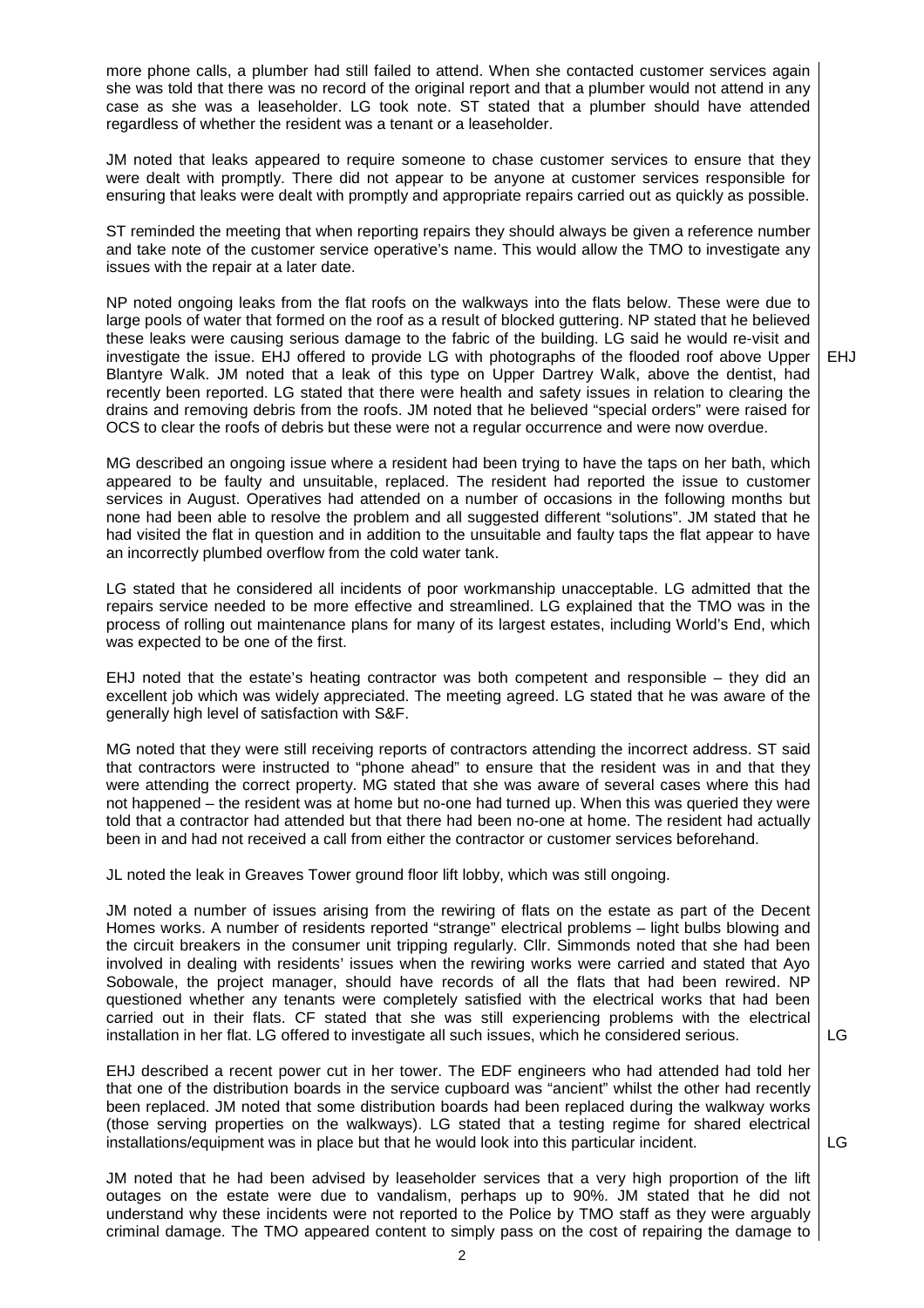the estate's residents. LG offered to investigate.

Note: A subsequent email from Robin Cahalarn provided the following details:

• Lift H6 (Ashburnham Tower) – 32 incidents had been logged since September 2006. Reports were available for 26 (6 pending). 19 were due to vandalism, 7 were due to other issues.

LG

- Lift H10 (Blantyre Tower) 15 incidents had been logged since September 2006. Reports were available for 14 (1 pending). 9 were due to vandalism, 5 were due to other issues.
- Lift H13 (Berenger Tower) 8 incidents had been logged since September 2006. Reports were available for 7 (1 pending). 5 were due to vandalism, 2 were due to other issues.

EHJ noted recurring problems with the soil stacks in many blocks.

LG stated that he had noted all of the issues raised. He would compile a list and forward it to JM to confirm that the issues had been recorded properly. The issues would then be investigated by LG and ST. The meeting agreed this was an appropriate way forward. MG thanked LG and ST for attending. LG and ST then left the meeting. LG

#### 3. **Minutes of Previous Meeting**

Minutes of the Meeting of the  $24^{th}$  of October 2007

The minutes of the meeting were approved as correct.

Minutes of the Meeting of the  $4<sup>th</sup>$  of December 2007

The minutes of the meeting were approved as correct.

## 4. **Matters Arising**

Minutes of the Meeting of the  $24<sup>th</sup>$  of October 2007

Item  $4 - JM$  had arranged the meeting with Helen Evans that had taken place on the  $4<sup>th</sup>$  of December.

Item 7 – JM had emailed Ian Twyford with regards the Committee's views on the ongoing dog problems on the estate.

Item 8 – JM had confirmed the date of the Over50s Christmas Party with the Over50s.

Item 11 – JM had determined that the post code data held by the Post Office for the estate was accurate and could be used to produce complete addresses for properties on the estate. NP noted that the postman claimed to deal with over 70 pieces of incorrectly addressed post every day. It was agreed that those sending the incorrectly addressed post had to be informed of their error. NP stated that the Council considered the estate to be a single street, whereas he felt that each block was effectively a street and proposed that WERA pursue this issue with the Council. NP believed this would help secure a greater Police presence on the estate. The proposal was noted.

## Minutes of the Meeting of the  $4<sup>th</sup>$  of December 2007

Item 3 – JM had emailed John Hirsch and Dave Steppel confirming the Committee's decision with regards the proposed repairs to the existing security system.

Item 5 – JM had emailed Cllr. Simmonds with details of the proposals for funding by the WCI.

#### 5. **Manager's Update**

This item was deferred in GR's absence. Several members stated that they felt the manager's report produced by GR should contain significantly more information on contractor performance and estate matters in general.

#### 6. **Safer Neighbourhoods Update**

Police Sat. Otway had not been able to attend the meeting. It was noted that a Police raid had taken